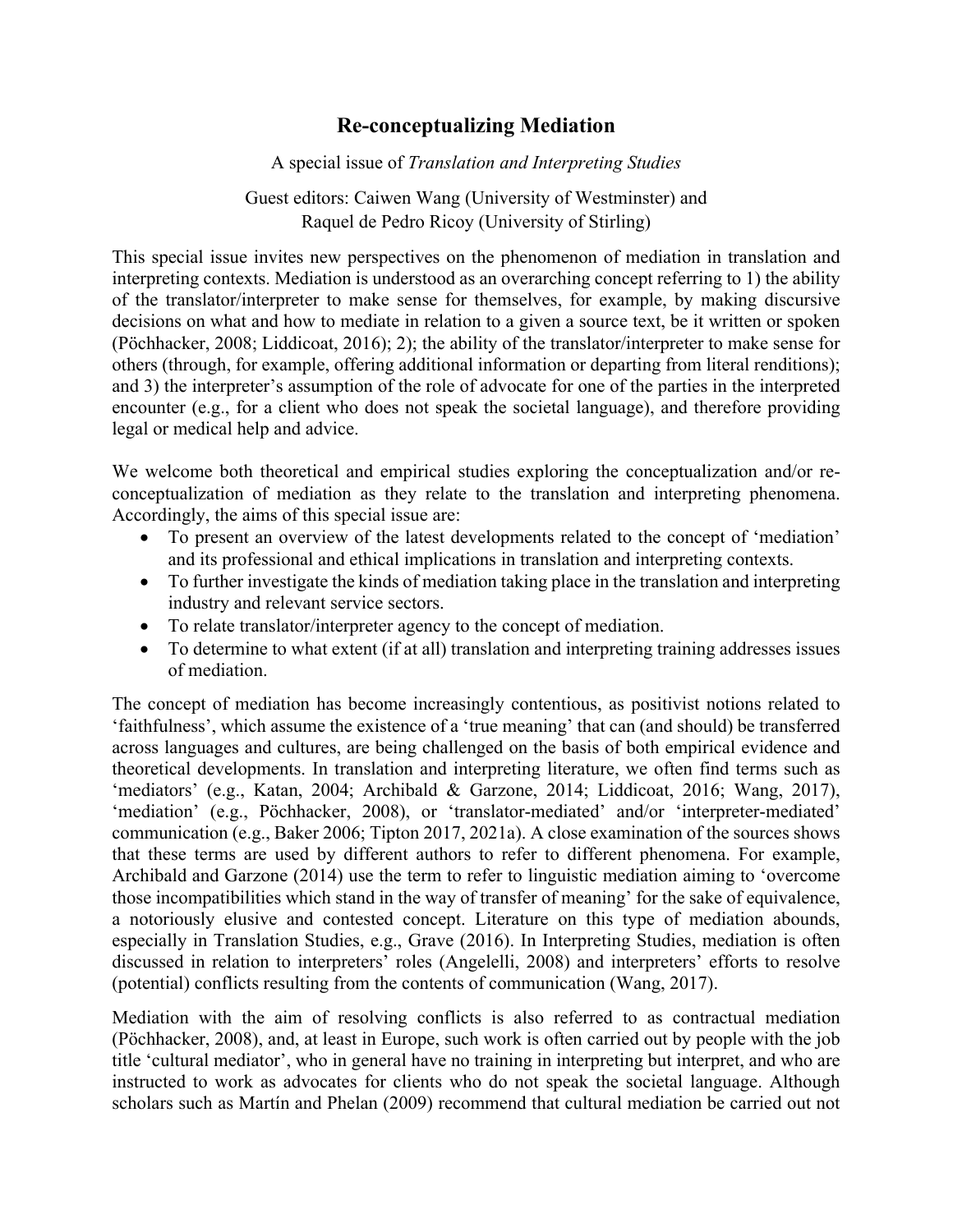by interpreters but by professional mediators, the results of empirical studies, such as Kohler (2016) and Pokorn and Južnič (2020), indicate that interpreters also respond to the cultural realities of the audience while interpreting. This naturally raises questions regarding (sometimes mismatched) expectations and ethics, the latter issue examined in depth in Phelan et al. (2020).

Another issue that merits attention is what happens when translators and interpreters are confronted with situations where mediation is required to avoid conflict. If translators'/interpreters' interventions are favored or needed, are there guidelines on how to implement them? To date, there is little literature on such topics, although they have occasionally been touched upon in interpreting literature (e.g,, Rodríguez Vicente, Napier, and de Pedro Ricoy (2021) and Tipton (2021b)).

An emerging development in the study of mediation involves the impact, as in Saito (2016), where the influence of translators' mediation in the target language was observed. Studies by Gavioli and Baraldi (2007) and Davitti (2013), on the other hand, assessed the impact of the omission or exaggeration of some forms of expression in interpreting in communicative exchanges between service providers and service users. Other possible research areas regarding mediation involve translators'/interpreters' selective processes when conducting mediation, role space in sign language interpreting, and the evolution of mediation in light of technological advances and the means available to conduct mediation.

To date, there has been limited research on how translation/interpreting programs and pedagogy are addressing the issue of mediation. This raises the question of whether translator/interpreter training is still mainly focused on equivalence. While, according to codes of practice, accuracy and impartiality are expected of translators and interpreters, mediation has been documented in both translation and interpreting. It is therefore necessary to investigate how translator and interpreter training courses are responding to issues related to mediation (e.g., Napier 2021 and Zhou 2022).

Abstracts are welcome that address mediation related to translation and interpreting in any sector, including, but not limited to, commercial/business, literary, health, scientific/technical, political/diplomatic, and public service. Abstracts are also welcome that explore the relationship between mediation and technology, mediation in signed interpreting, and mediation in translation and interpreting pedagogy or course design. Proposed contributions should aim to explore the current status and expectations regarding mediation, and may address any of the following themes (other related themes will be also considered):

- Mediation as observed in translation or interpreting processes, products or services of all modes, in both private sectors and public service settings
- Mediation in crisis or conflict situations, including conflict resolution (e.g., during the Covid-19 pandemic, in war zones, or as part of legal disputes)
- Translators' or interpreters' voluntary or proactive mediation, including their views or expectations regarding mediation, as well as contractual mediation
- The impact of translators' and interpreters' mediation
- The effect of the use of translation/interpreting technologies in mediation
- The ethics of mediation in translation and interpreting
- Current approaches to translator and/or interpreter training regarding mediation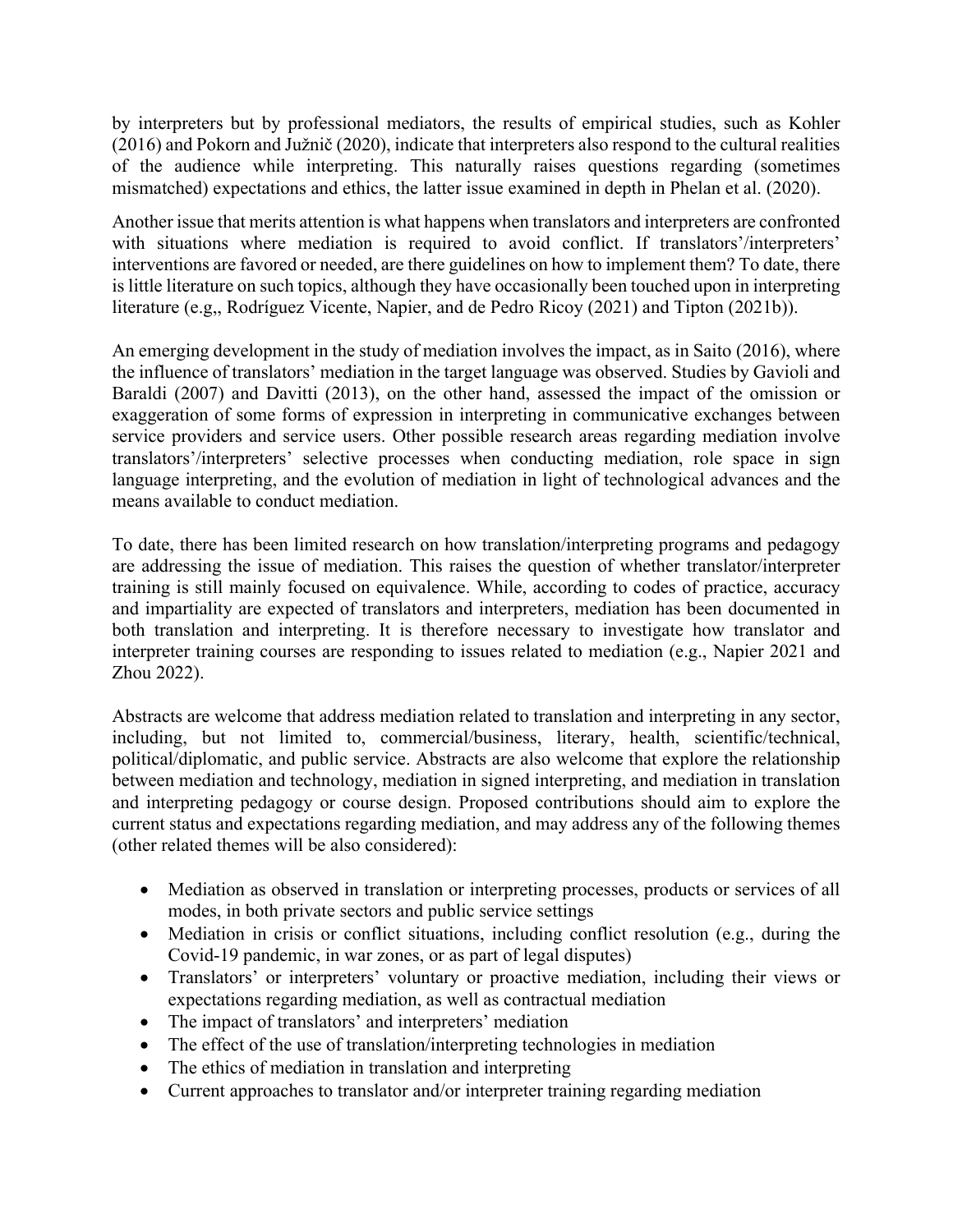## **Timeline**

Call for papers: June 2022 Abstract deadline: 31 July 2022 Abstract decisions: 15 September 2022 Manuscript deadline: 31 January 2023 Peer review: 31 January -15 May 2023 Revisions with editors: 15 May - 31 August 2023 Publication: Issue 3 of TIS for 2023

## **Submission Instructions**

All abstracts should be emailed to both guest editors Caiwen Wang  $\langle c$ .wang4@westminster.ac.uk> and Raquel de Pedro Ricoy <raquel.depedroricoy@stir.ac.uk>. Abstracts should be between 300-500 words, exclusive of references. Please be sure to include the names and affiliations of all of the authors on the paper as part of the submission.

## **References**

- Angelelli, Claudia, 2008. The Role of the Interpreter in a Healthcare setting: a plea for dialogue between research and practice. In Carmen Valero-Garcés and Anne Martin (eds.): *Crossing Borders in Community Interpreting. Definitions and dilemmas*. Amsterdam/Philadelphia: John Benjamins Publishing Company.
- Archibald, James. & Garzone, Giuliana Elena. 2014. Conceptualising Linguistic and Cultural Mediation, In: *Languages Cultures Mediation*l,<http://www.lcdonline.it/LCM-Journal/> , *1*, pp.1-2.
- Baker, Mona. 2006. Contextualization in translator- and interpreter-mediated events. *Journal of Pragmatics*, *38*, pp. 321–337.
- Baraldi, [Claudio](https://www.researchgate.net/profile/Claudio-Baraldi) & Gavioli, [Laura.](https://www.researchgate.net/profile/Laura-Gavioli-2) 2007. Dialogue interpreting as intercultural mediation: An analysis in health care multicultural settings. In: *Dialogue and Culture*, pp.155-175. John Benjamins.
- Davitti, Elena, 2013. Dialogue interpreting as intercultural mediation: Interpreters' use of upgrading moves in parent–teacher meetings. In: *Interpreting*, 15(2), pp. 168 – 199. DOI: <https://doi.org/10.1075/intp.15.2.02dav>
- Grave, Isobel. 2016. Mediating metaphor in English translations of Dante's *Inferno*, Canto 13, *Perspectives*, 24:3, 393-416, DOI: [10.1080/0907676X.2015.1113999](https://doi.org/10.1080/0907676X.2015.1113999)
- Katan, David. 2004. *Translating Cultures: An Introduction for Translators, Interpreters and Mediators*. St Jerome.
- Kohler, Michelle. 2016. Interpreting as intercultural mediation: A critical moment in an overseas midwife training programme, *Perspectives*, 24(3), pp. 431-443.DOI: [10.1080/0907676X.2015.1071859](https://doi.org/10.1080/0907676X.2015.1071859)
- Liddicoat, Anthony. J. 2016. Translation as intercultural mediation: setting the scene, *Perspectives*, 24(3), pp. 347-353, DOI: [10.1080/0907676X.2015.1125934](https://doi.org/10.1080/0907676X.2015.1125934)
- Martín, Mayte. C. & Phelan, Mary. 2009. Interpreters and Cultural Mediators different but complementary roles. *(E-)Journal of Translocations: Migration and Social Change*.
- Napier Jemina. 2021. Understanding the Implications of Sign Language Brokering. In: *Sign Language Brokering in Deaf-Hearing Families*. Palgrave Macmillan, Cham. [https://doi.org/10.1007/978-3-](https://doi.org/10.1007/978-3-030-67140-2_7) [030-67140-2\\_7](https://doi.org/10.1007/978-3-030-67140-2_7)
- Phelan, Mary; Rudvin, Mette; Skaaden, Hanne and Kermit, Patrick Stefan, 2020. (Ed.s) *Ethics in Public Service Interpreting* . Abingdon: Routledge.